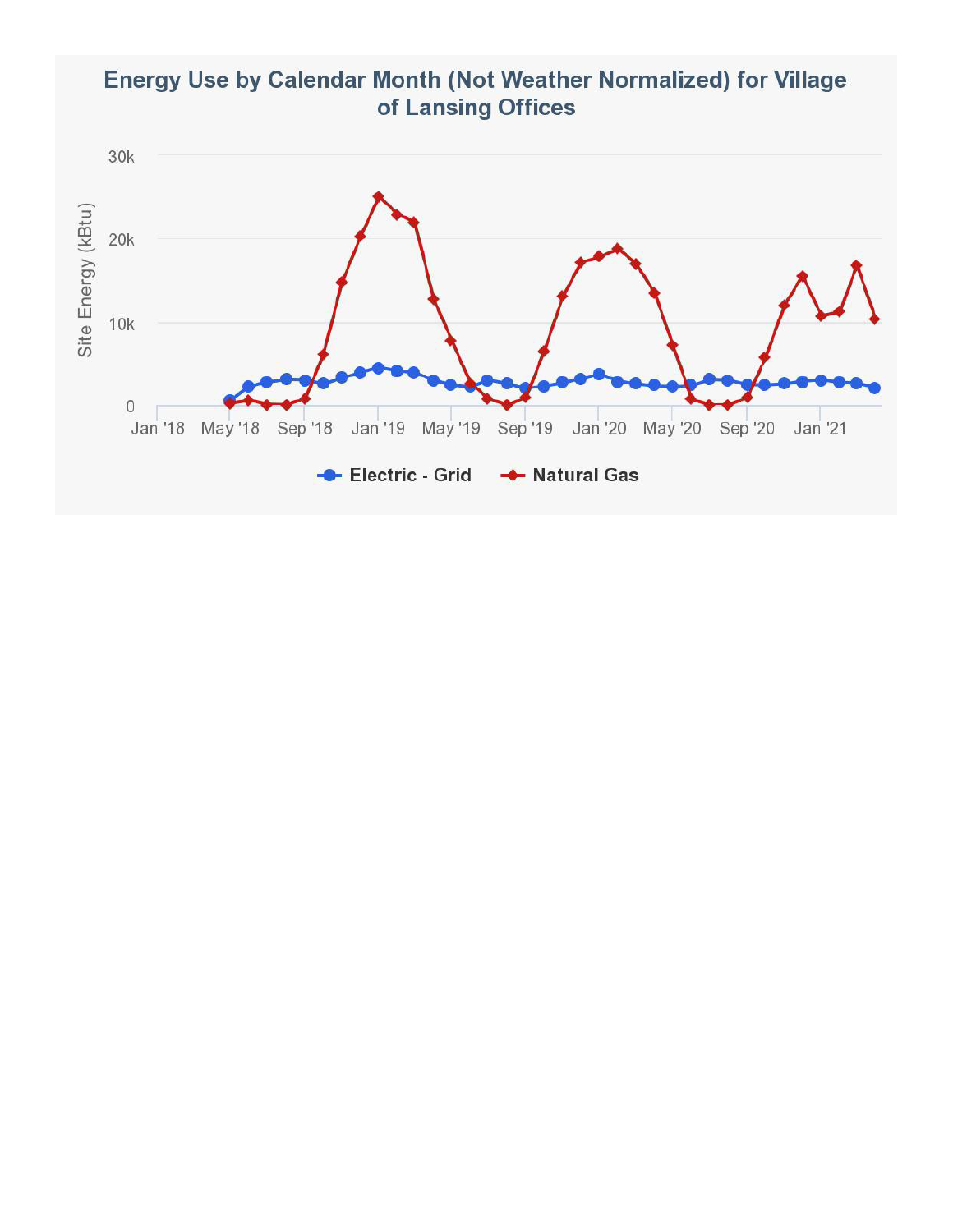| <b>Metrics Summary</b>                                            |                                  |                                 |                           |  |
|-------------------------------------------------------------------|----------------------------------|---------------------------------|---------------------------|--|
| Metric /                                                          | May 2019<br>(Energy<br>Baseline) | Apr 2021<br>(Energy<br>Current) | Change $\bullet$          |  |
| <b>ENERGY STAR Score</b><br>$(1-100)$                             | 80                               | 91                              | 11.00<br>$(13.80\%)$      |  |
| Source EUI (kBtu/ft <sup>2</sup> )                                | 63.2                             | 46.6                            | $-16.60$<br>$(-26.30%)$   |  |
| Site EUI (kBtu/ft <sup>2</sup> )                                  | 43.7                             | 31.1                            | $-12.60$<br>$(-28.80\%)$  |  |
| Energy Cost (\$)                                                  | 2,579.03                         | 2,068.83                        | $-510.20$<br>$(-19.80\%)$ |  |
| <b>Total GHG Emissions</b><br>Intensity (kgCO2e/ft <sup>2</sup> ) | 2.1                              | 1.5                             | $-0.60$<br>$(-28.60\%)$   |  |
| Water Use (All Water<br>Sources) (kgal)                           | <b>Not Available</b>             | <b>Not Available</b>            | N/A                       |  |
| <b>Total Waste (Disposed</b><br>and Diverted) (Tons)              | <b>Not Available</b>             | <b>Not Available</b>            | N/A                       |  |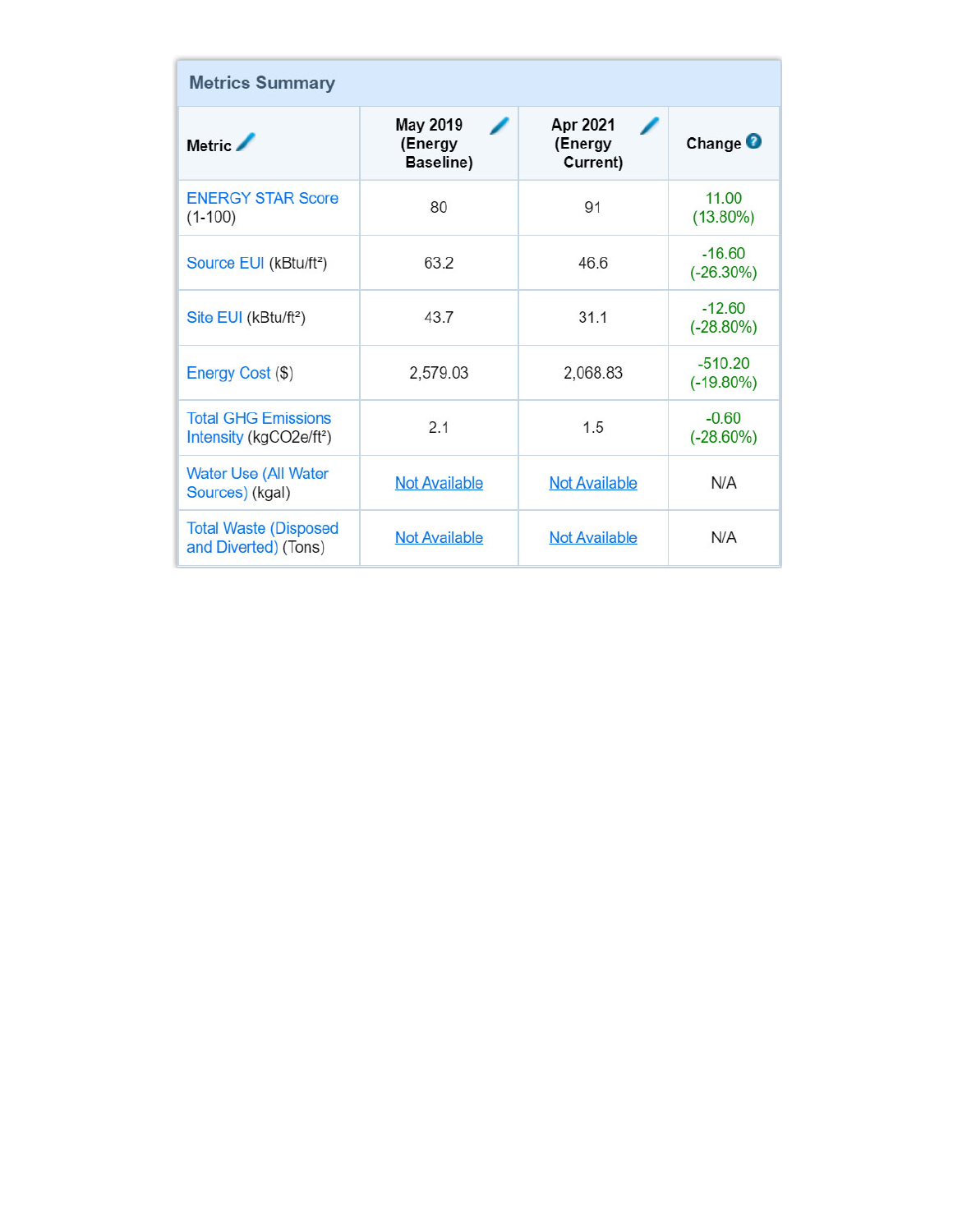## **Energy Use By Calendar Month (Not Weather Normalized)**

Property: Village of Lansing Offices (ID 12728339) 02/22/2022 04:15 PM EST

| Month         | <b>Electric - Grid</b> | <b>Natural Gas</b> |
|---------------|------------------------|--------------------|
|               | (kBtu)                 | (kBtu)             |
| May-18        | 584.1344               | 192                |
| <b>Jun-18</b> | 2296.44656             | 553                |
| Jul-18        | 2738.98288             | 75                 |
| Aug-18        | 3049.4752              | 25                 |
| Sep-18        | 3004.09602             | 771                |
| Oct-18        | 2524.30448             | 6087.125           |
| <b>Nov-18</b> | 3224.112               | 14789.732          |
| Dec-18        | 3921.362               | 20169.6422         |
| Jan-19        | 4481.6905              | 25036.8102         |
| Feb-19        | 4088.7286              | 22913.5926         |
| Mar-19        | 3909.4682              | 21923.9943         |
| Apr-19        | 2966.97389             | 12790.1044         |
| $May-19$      | 2413.25085             | 7745.5             |
| Jun-19        | 2170.88514             | 2651.50002         |
| Jul-19        | 3003.81117             | 736.00008          |
| Aug-19        | 2551.77797             | 0                  |
| $Sep-19$      | 1999.28484             | 871.0344           |
| Oct-19        | 2266.45442             | 6466.9652          |
| <b>Nov-19</b> | 2669.1507              | 13029.5            |
| Dec-19        | 3149.13872             | 17121.2097         |
| Jan-20        | 3690.0237              | 17788.0643         |
| Feb-20        | 2847.3011              | 18704.6043         |
| Mar-20        | 2525.93888             | 16987.3313         |
| Apr-20        | 2312.60484             | 13354.1478         |
| $May-20$      | 2205.09633             | 7125.8938          |
| <b>Jun-20</b> | 2302.44651             | 661.25             |
| <b>Jul-20</b> | 3048.95566             | 0                  |
| Aug-20        | 2951.82772             | 19.999998          |
| Sep-20        | 2448.12186             | 868.275792         |
| Oct-20        | 2422.16709             | 5739.0575          |
| <b>Nov-20</b> | 2521.79816             | 11908.7962         |
| Dec-20        | 2846.62187             | 15522.3951         |
| $Jan-21$      | 3016.81374             | 10728.0336         |
| Feb-21        | 2705.81358             | 11153.4432         |
| Mar-21        | 2636.4524              | 16796.6669         |
| Apr-21        | 2110.12385             | 10311.7214         |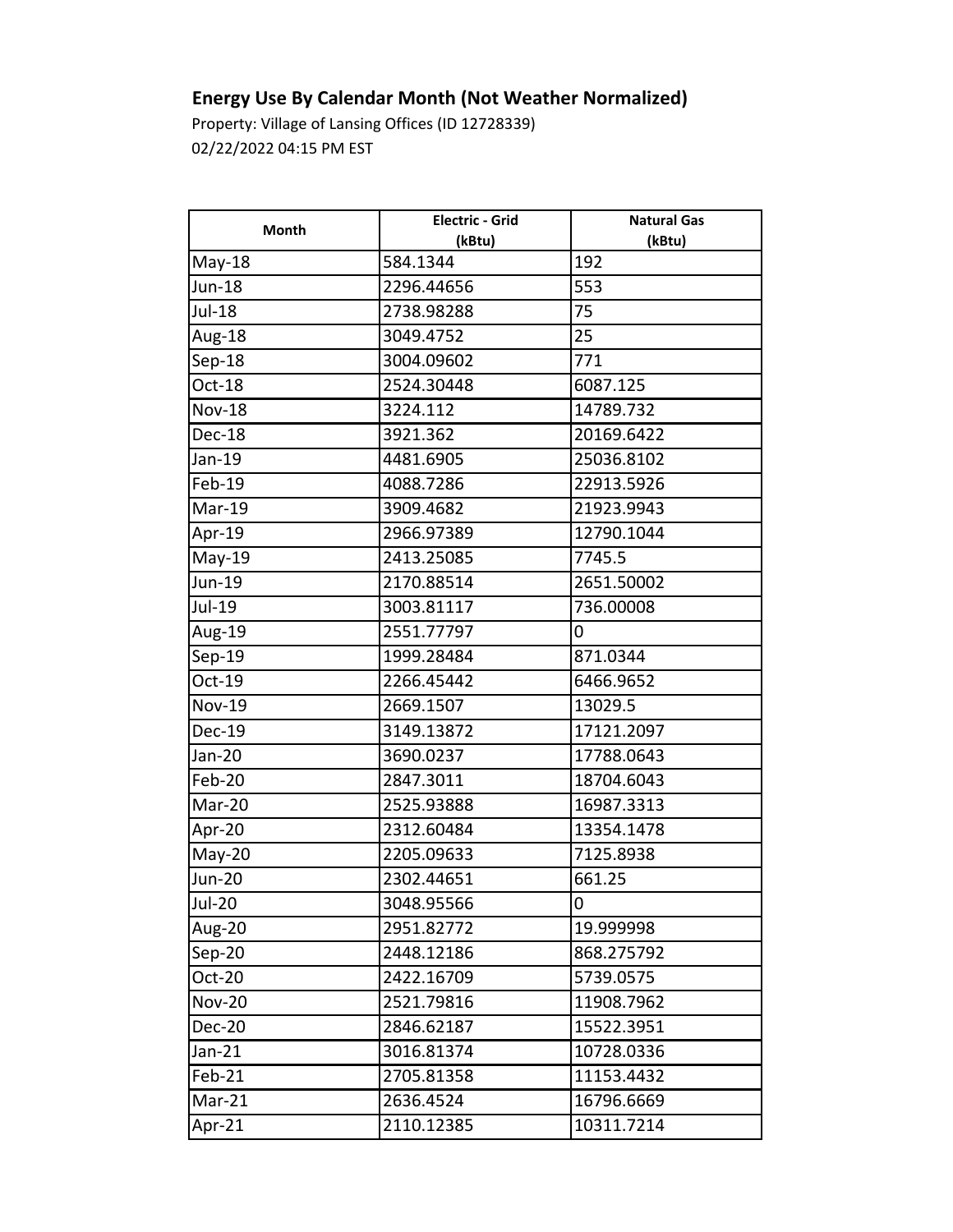

Jan '19 May '19 Sep '19 Jan '20 May '20 Sep '20

Jan '21



 $25k$ 

 $\mathsf{O}\xspace$ 

Jan '18 May '18 Sep '18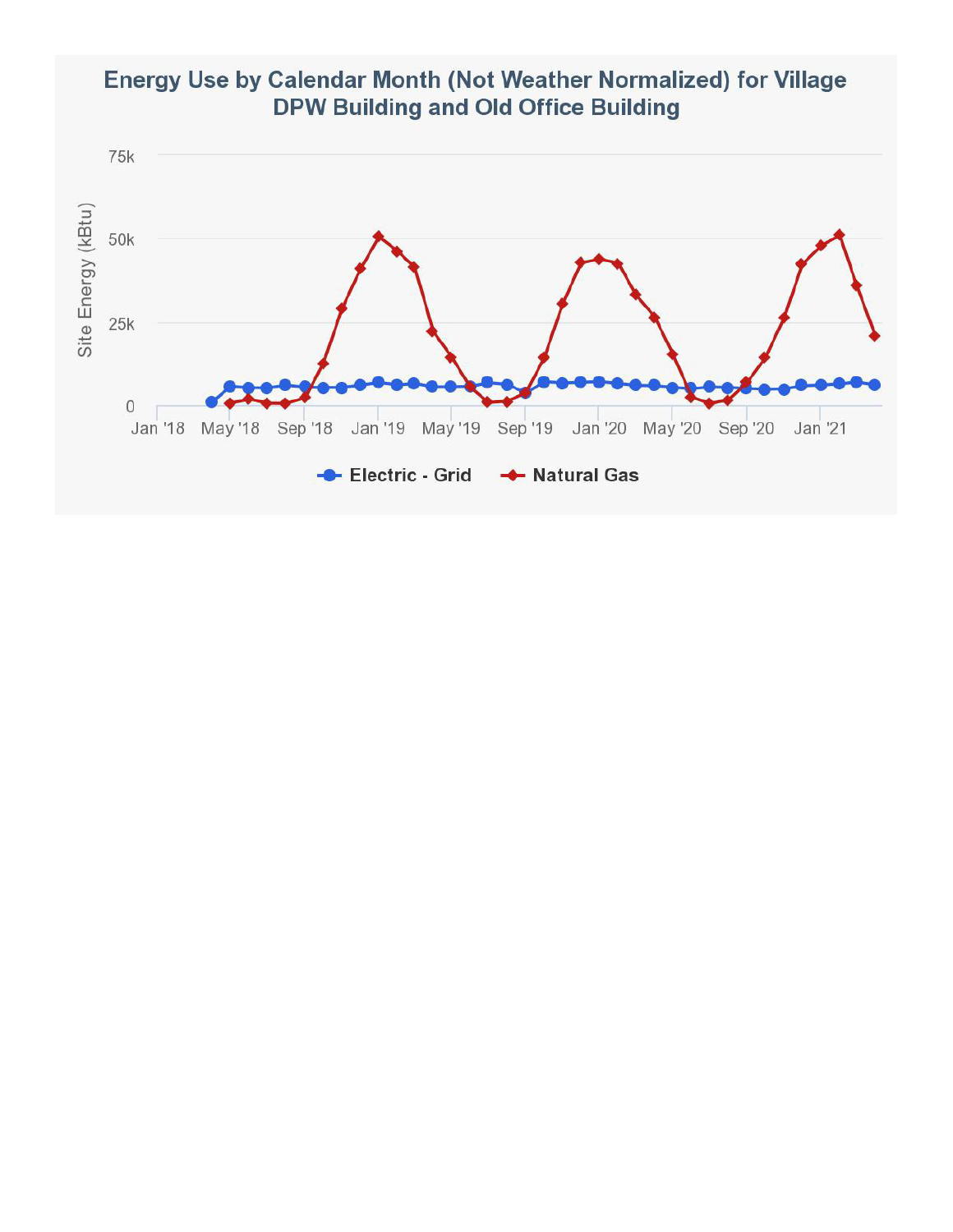| <b>Metrics Summary</b>                                            |                                  |                                 |                     |  |
|-------------------------------------------------------------------|----------------------------------|---------------------------------|---------------------|--|
| Metric /                                                          | Apr 2019<br>(Energy<br>Baseline) | Apr 2021<br>(Energy<br>Current) | Change <sup>O</sup> |  |
| <b>ENERGY STAR Score</b><br>$(1-100)$                             | <b>Not Available</b>             | <b>Not Available</b>            | N/A                 |  |
| Source EUI (kBtu/ft <sup>2</sup> )                                | 54.5                             | 56.0                            | 1.50<br>$(2.80\%)$  |  |
| Site EUI (kBtu/ft <sup>2</sup> )                                  | 38.2                             | 39.9                            | 1.70<br>$(4.50\%)$  |  |
| Energy Cost (\$)                                                  | 4,570.50                         | 4,663.83                        | 93.33<br>$(2.00\%)$ |  |
| <b>Total GHG Emissions</b><br>Intensity (kgCO2e/ft <sup>2</sup> ) | 1.8                              | 1.9                             | 0.10<br>$(5.60\%)$  |  |
| <b>Water Use (All Water</b><br>Sources) (kgal)                    | <b>Not Available</b>             | <b>Not Available</b>            | N/A                 |  |
| <b>Total Waste (Disposed</b><br>and Diverted) (Tons)              | <b>Not Available</b>             | <b>Not Available</b>            | N/A                 |  |